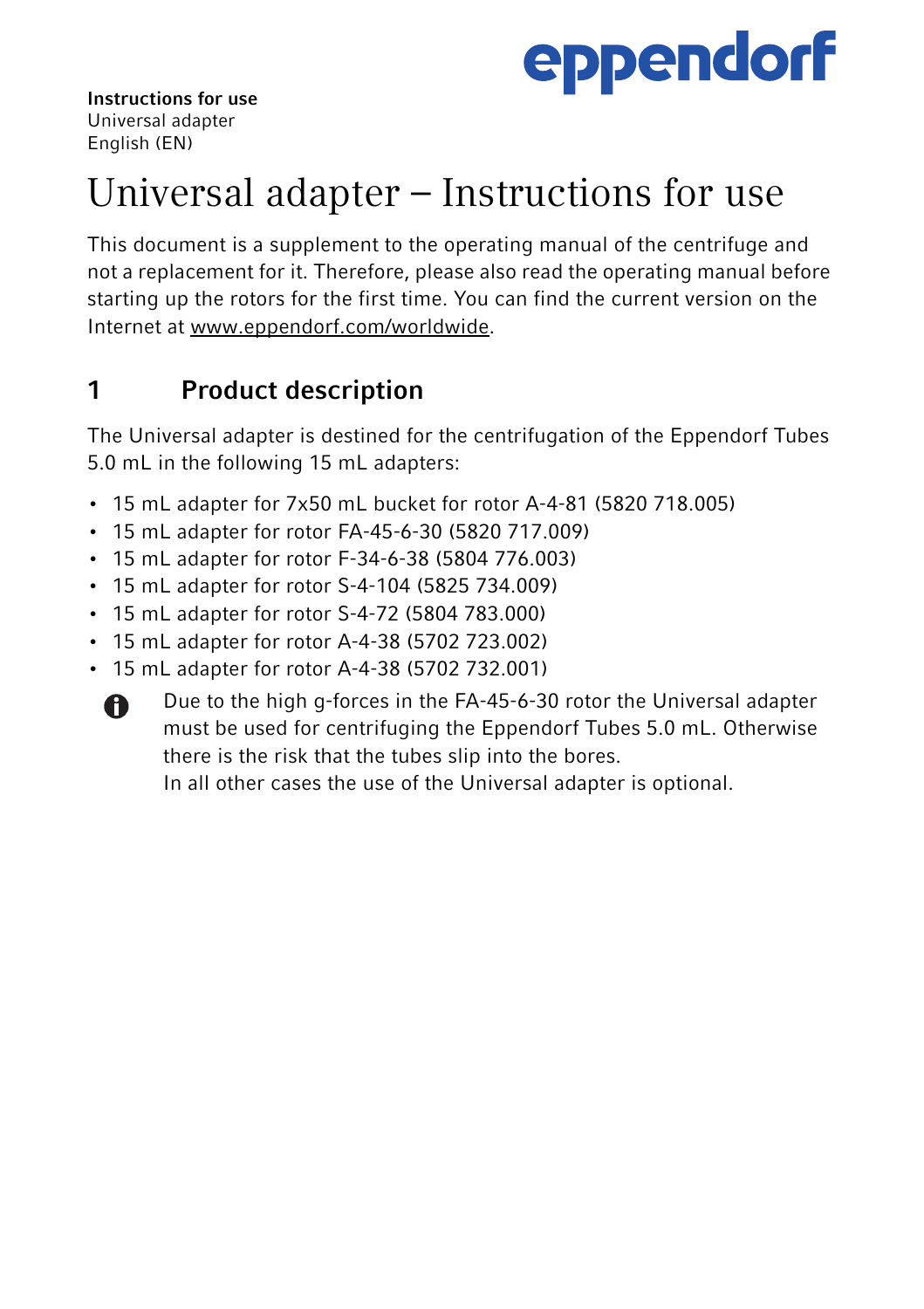#### Instructions for use

2 Universal adapter English (EN)

## 2 Inserting the Universal adapter



1. Insert the Universal adapter into the 15 mL adapter as shown in the illustration.

Fig. 2-1: Inserting the Universal adapter into an adapter for conical 15 mL tubes

# 3 Cleaning and Disinfection

- Use a mild cleaning agent for cleaning.
- Use alcohol (ethanol, isopropanol) or disinfectants containing alcohol for the disinfection.



The Universal adapter can be autoclaved (121° C, 20 min).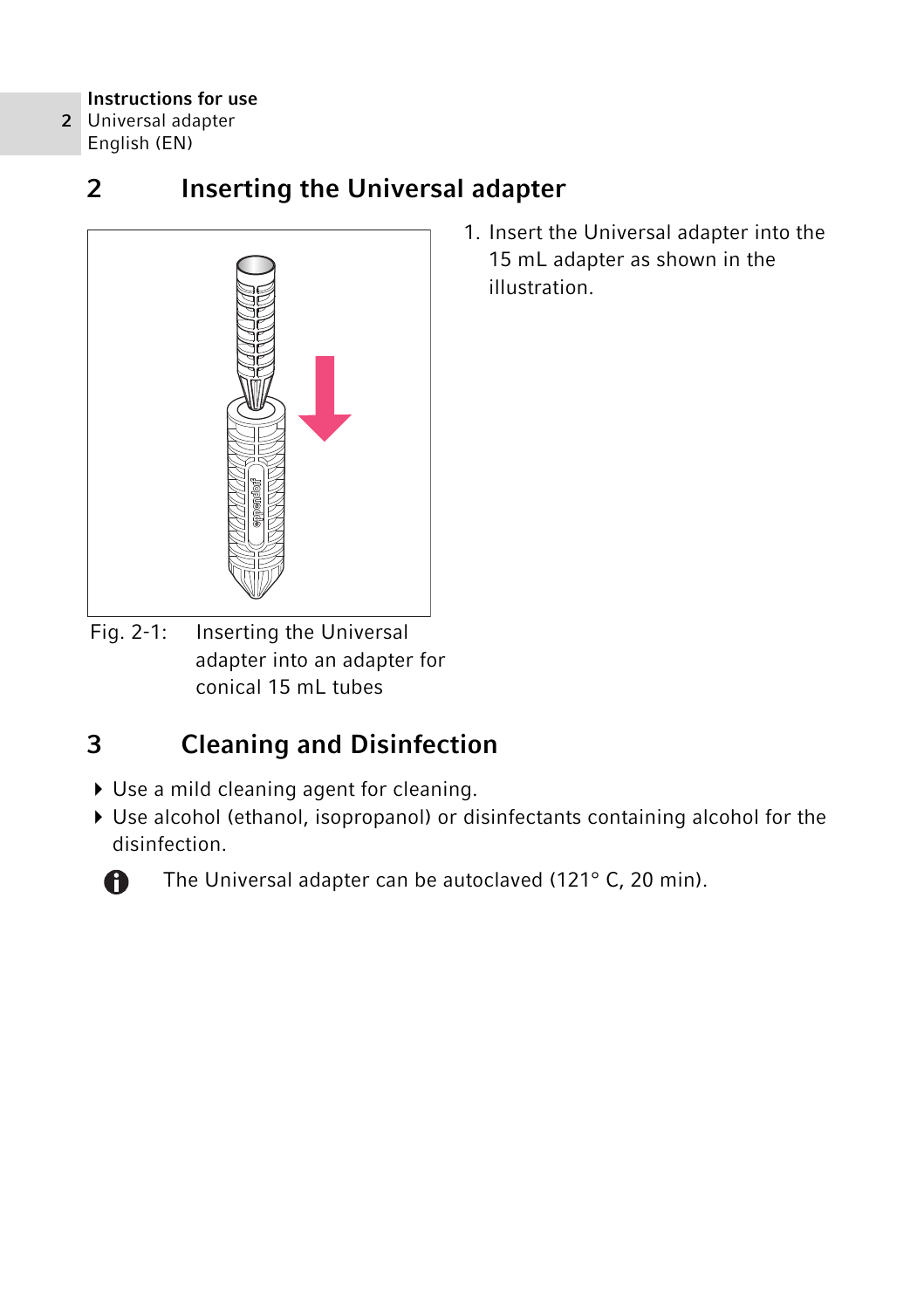## 4 Technical data

#### 4.1 Material

POM

## 4.2 Radii for the Universal adapter

#### Tab. 4-1: Centrifuge 5702/R/RH

| Rotor        | Inserted into<br>15 mL adapter<br>[Order No.] | Max.<br>centrifugation<br>radius<br>[cm] | Max. g-force<br>[rcf] | Max. speed<br>[rpm] |
|--------------|-----------------------------------------------|------------------------------------------|-----------------------|---------------------|
| $A - 4 - 38$ | 5702 723.002                                  | 8.4                                      | 1818                  | 4 4 0 0             |
| $A - 4 - 38$ | 5702 732.001                                  | 8.4                                      | 1818                  | 4 4 0 0             |

#### Tab. 4-2: Centrifuge 5804/R

| <b>Rotor</b>      | Inserted into<br>15 mL adapter<br>[Order No.] | Max.<br>centrifugation<br>radius<br>[cm] | Max. g-force<br>[rcf] | Max. speed<br>[rpm] |
|-------------------|-----------------------------------------------|------------------------------------------|-----------------------|---------------------|
| FA-45-6-30        | 5820 717.009                                  | 8.1                                      | 10 957                | 11 000              |
| $F - 34 - 6 - 38$ | 5804 776.003                                  | 7.5                                      | 10 14 6               | 11 000              |
| $S-4-72$          | 5804 783,000                                  | 10.7                                     | 2 1 1 0               | 4 200               |